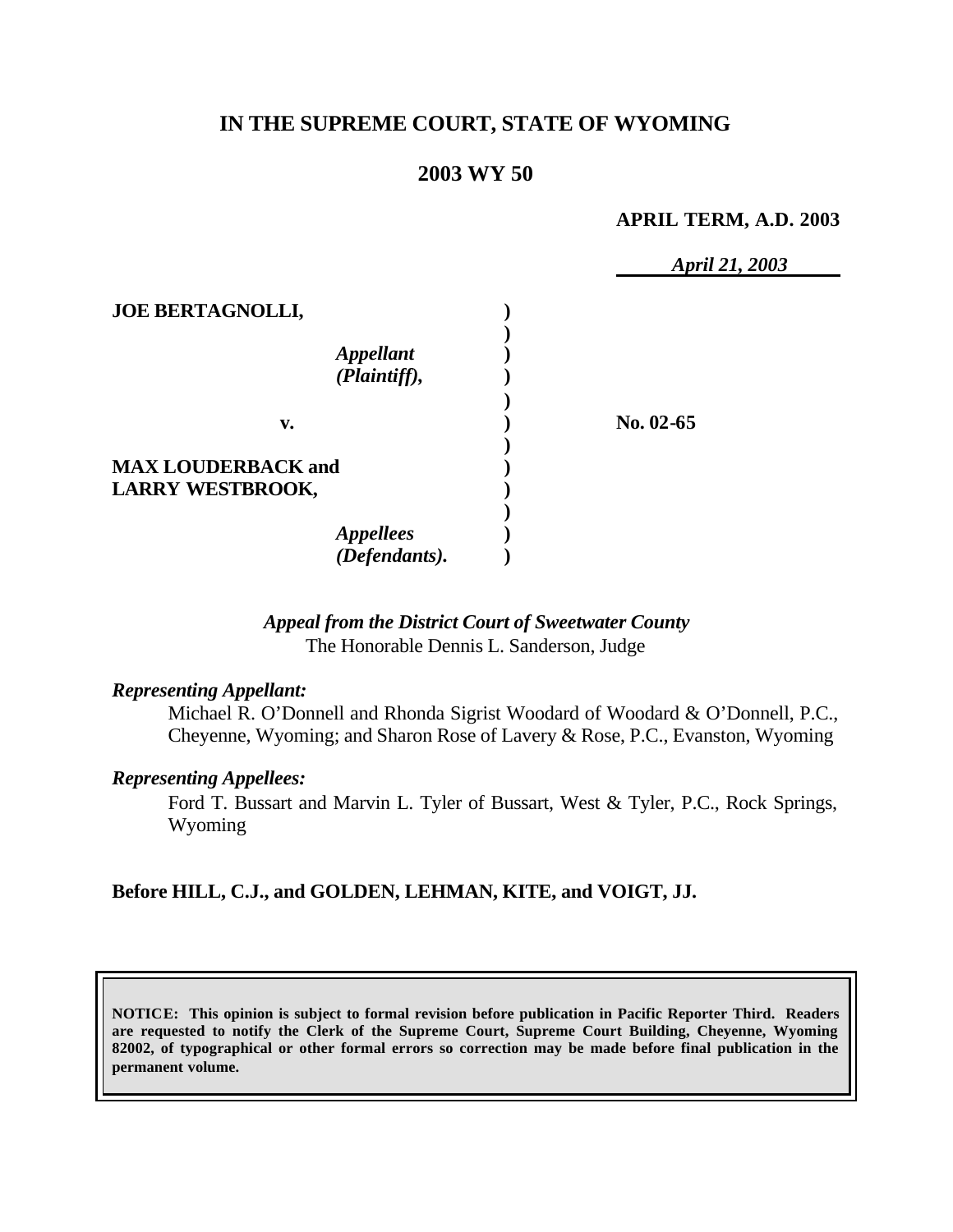KITE, Justice.

[¶1] Joe Bertagnolli was injured while working in General Chemical Corporation's trona mine in Sweetwater County. He filed suit against his co-employee supervisors, Max Louderback and Larry Westbrook, alleging they required him to work in an area of the mine generally known to be extremely dangerous and refused his request to "lock out," or turn off, the power to the shuttle belt machine (shuttle belt). The district court granted the supervisors' motion for summary judgment concluding they did not have knowledge of an unguarded sheave wheel which was the specific instrumentality of Mr. Bertagnolli's injury and, therefore, as a matter of law, they could not be liable for the injuries under Wyo. Stat. Ann. § 27-14-104(a) (LexisNexis 2001). We find questions of material fact existed regarding the supervisors' knowledge of the general risks of working near the shuttle belt and whether their actions met the requirements of the statute and constituted willful and wanton misconduct and, therefore, reverse.

### **ISSUE**

[¶2] The parties agree only one issue is presented on appeal: Did the district court err in granting summary judgment in favor of the co-employee supervisors?

### **FACTS**

[¶3] "Pursuant to our standard of review for summary judgments, we recite the facts from the vantage point most favorable to the plaintiffs, as the party opposing the motions, awarding them all the favorable inferences which may be drawn from those facts." *Andersen v. Two Dot Ranch, Inc.*, 2002 WY 105, ¶3, 49 P.3d 1011, ¶3 (Wyo. 2002); *see also S & G Investors, LLC v. Blackley*, 994 P.2d 941, 943 (Wyo. 2000). Evidence submitted by Mr. Bertagnolli in opposition to the supervisors' summary judgment motion consisted of lengthy affidavits, deposition excerpts, and exhibits which set forth his version of the events. The following summary of the facts is drawn from those materials.

[¶4] On November 13, 1996, Mr. Bertagnolli was instructed by his section foreman and direct supervisor, Mr. Westbrook, to shovel ore rubble in the west end of the shuttle belt area of the mine also known as the 702 area. Mr. Bertagnolli had worked at the mine for about two years but had never before worked in the shuttle belt area.

[¶5] The shuttle belt moves raw ore from the level of the mine on which mining occurs to lower levels where other equipment moves it to the surface. It resembles an open rail car with a long, continuous belt on top and travels up and down a track approximately forty to fifty feet in length by means of a steel cable attached to both ends of the car. The cable makes a large loop around several pulley wheels called "sheave wheels." The cable and sheave wheels are approximately twelve inches above the track. The cable runs through an electric motor called a "tugger" which can pull the shuttle belt in either direction on the rail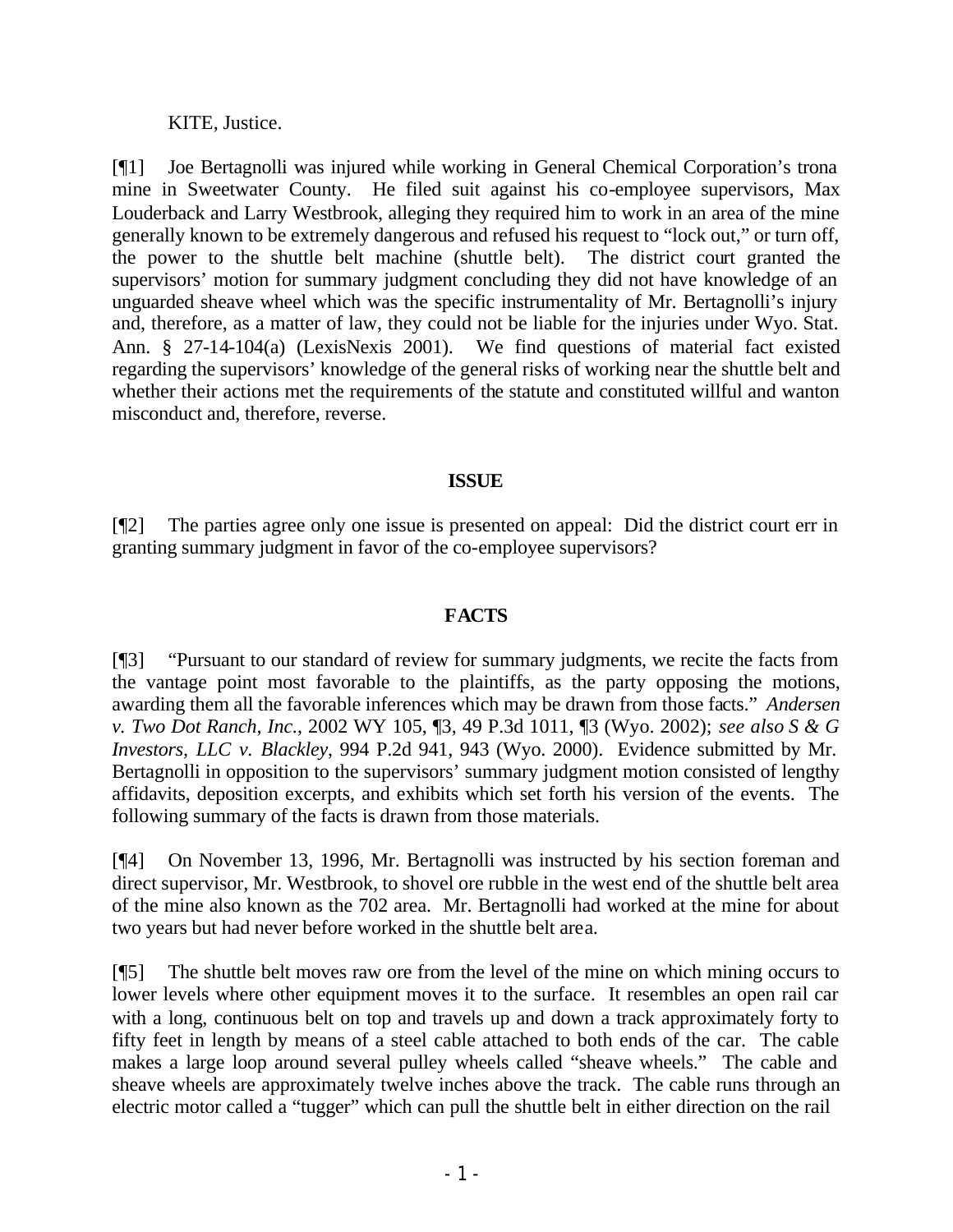track. An operator controls the movements of the shuttle belt from a level of the mine below where the shuttle belt is located. By maneuvering the shuttle belt back and forth, the operator aligns it over bins which receive ore from the bottom of the shuttle belt and then transfer the ore to a set of feeders that move it to another series of belts and on to the surface. In the east end, workers are protected from the movements of the steel cable by a series of steel walkway plates positioned over the cable. There is also a steel guardrail in the east end to keep workers away from the shuttle belt and its moving parts. On the west end, however, the steel cable is exposed, the sheave wheels are unguarded, no steel plates are in place over the cables, and there is very little clearance between the shuttle belt and the walls of the mine. Workers in the west end are unprotected from the dangers presented by the shuttle belt and its moving parts.

[¶6] When Mr. Bertagnolli was instructed to shovel the shuttle belt area clean, he and Mr. Westbrook were standing in the west end. Mr. Bertagnolli asked whether he was expected to do the work while the shuttle belt was operating, and Mr. Westbrook responded in the affirmative. Mr. Bertagnolli then requested the belt be "locked out" so it could not be turned on while he was in harm's way. Mr. Westbrook left to discuss the matter with Mr. Louderback, the shift supervisor. The supervisors came back together, and Mr. Louderback advised Mr. Bertagnolli the belt would not be locked out. Mr. Bertagnolli stated he would not work in the area unless the belt was locked out, and Mr. Louderback told him, if he did not do the job, he could be fired. Mr. Bertagnolli asked that the union steward be contacted to resolve the matter. Mr. Louderback instructed Mr. Westbrook to notify the union steward, and then they both left the area. Mr. Bertagnolli, believing he could be fired for refusing to work, started to shovel the ore debris in the west end of the shuttle belt area while he waited for the union steward to arrive.

[¶7] John "Bud" Dolce, one of Mr. Bertagnolli's crew mates, walked by the shuttle belt area a couple of hours later. He called to Mr. Bertagnolli and told him he was shoveling in "an unsafe area that needed to be locked out." Mr. Bertagnolli told Mr. Dolce he had been ordered by Mr. Louderback to do this job and he had requested a union steward. About an hour or so later, while Mr. Bertagnolli was working approximately five feet behind the rail car, the car started to travel back towards him, and the cable beneath his feet began to move. He threw his shovel to the left and tripped when he stepped back to grab his wheelbarrow. He stuck his right foot behind him to catch his balance, and his boot caught in the pinch point between one of the steel cables and the sheave wheel. The wheel completely severed the back portion of Mr. Bertagnolli's right foot. Over the following three years, Mr. Bertagnolli underwent eleven surgeries to repair his foot. In the end, these efforts were unsuccessful, and in October of 1999 his right leg was amputated just below the knee.

[¶8] Mr. Bertagnolli filed suit against the supervisors under § 27-14-104(a) alleging they willfully, wantonly, and intentionally ordered him to work in close proximity to operating equipment with known dangers of amputation and death and for refusing to turn off the electricity to the equipment after being specifically requested to do so. The supervisors moved for summary judgment contending they could not be liable for Mr. Bertagnolli's injuries because they did not know the sheave wheel that severed the back portion of his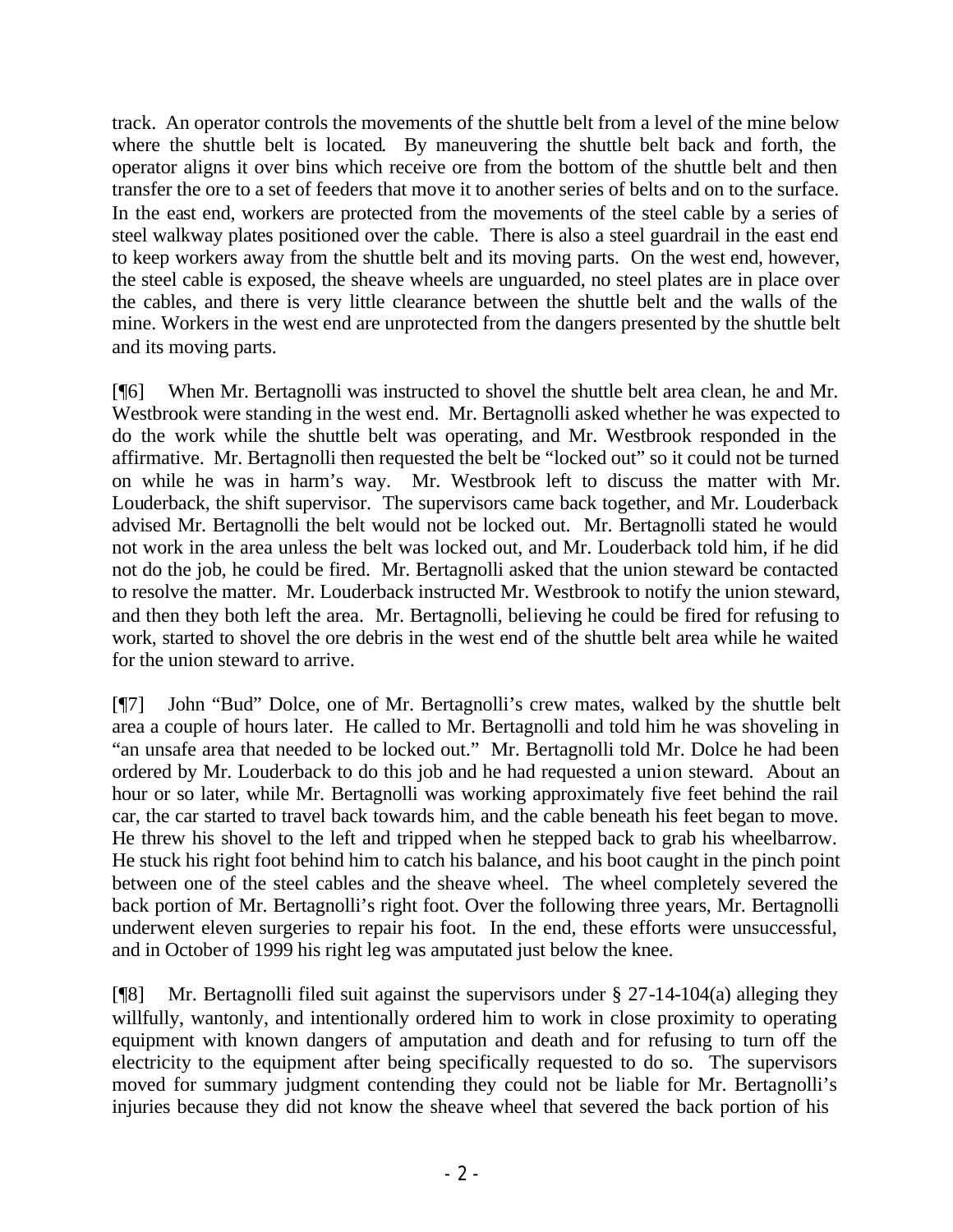foot was unguarded. For purposes of the summary judgment, the parties orally stipulated that the legal standard for co-employee liability should be based on § 27-14-104(a) and the willful and wanton misconduct standard. In their briefs submitted to this court, they agree, under § 27-14-104(a), liability is imposed on co-employees who commit intentional acts or willful and wanton misconduct.

[¶9] After the summary judgment hearing, the district court granted the supervisors' motion concluding Mr. Bertagnolli presented no evidence that they had knowledge prior to his accident that the sheave wheel was unguarded. Consequently, the supervisors could not be found to have violated § 27-14-104(a) or the willful and wanton misconduct standard and, at most, were negligent. This appeal followed.

# **STANDARD OF REVIEW**

[¶10] When a motion for summary judgment is before this court, assuming there is a complete record, we have exactly the same duty and materials as did the district court and must follow the same standards. *Hoblyn v. Johnson*, 2002 WY 152, ¶11, 55 P.3d 1219, ¶11 (Wyo. 2002). The propriety of granting summary judgment depends upon the correctness of a court's dual findings that there is no genuine issue as to any material fact and the prevailing party is entitled to judgment as a matter of law. *Id.* This court looks at the record from the viewpoint most favorable to the party opposing the motion, giving to him all the favorable inferences which may be drawn from the facts contained in affidavits, depositions, and other materials appearing in the record. *Id.*

[¶11] The party moving for summary judgment bears the initial burden of establishing a prima facie case for a summary judgment. If the movant carries this burden, the party opposing the summary judgment must come forward with specific facts to demonstrate that a genuine issue of material fact does exist. *Eklund v. PRI Environmental, Inc.*, 2001 WY 55, ¶10, 25 P.3d 511, ¶10 (Wyo. 2001). A material fact has been defined as a fact upon which the outcome of the litigation depends in whole or in part. *Hoblyn*, 2002 WY 152, ¶11.

## **DISCUSSION**

# **A. Co-employee Liability**

[¶12] In order to determine whether a disputed issue of material fact existed in this case, we must first clarify the standard for co-employee liability against which the evidence is to be measured. Wyoming's co-employee liability law under the worker's compensation statutes has evolved over the past several decades. This court's discussion in *Mills v. Reynolds*, 837 P.2d 48, 52 (Wyo. 1992), includes a concise review of the relevant historical developments. The Wyoming Constitution provides employers who contribute to the worker's compensation fund immunity from liability for employees injured on the job. Wyo. Const. art. 10, § 4.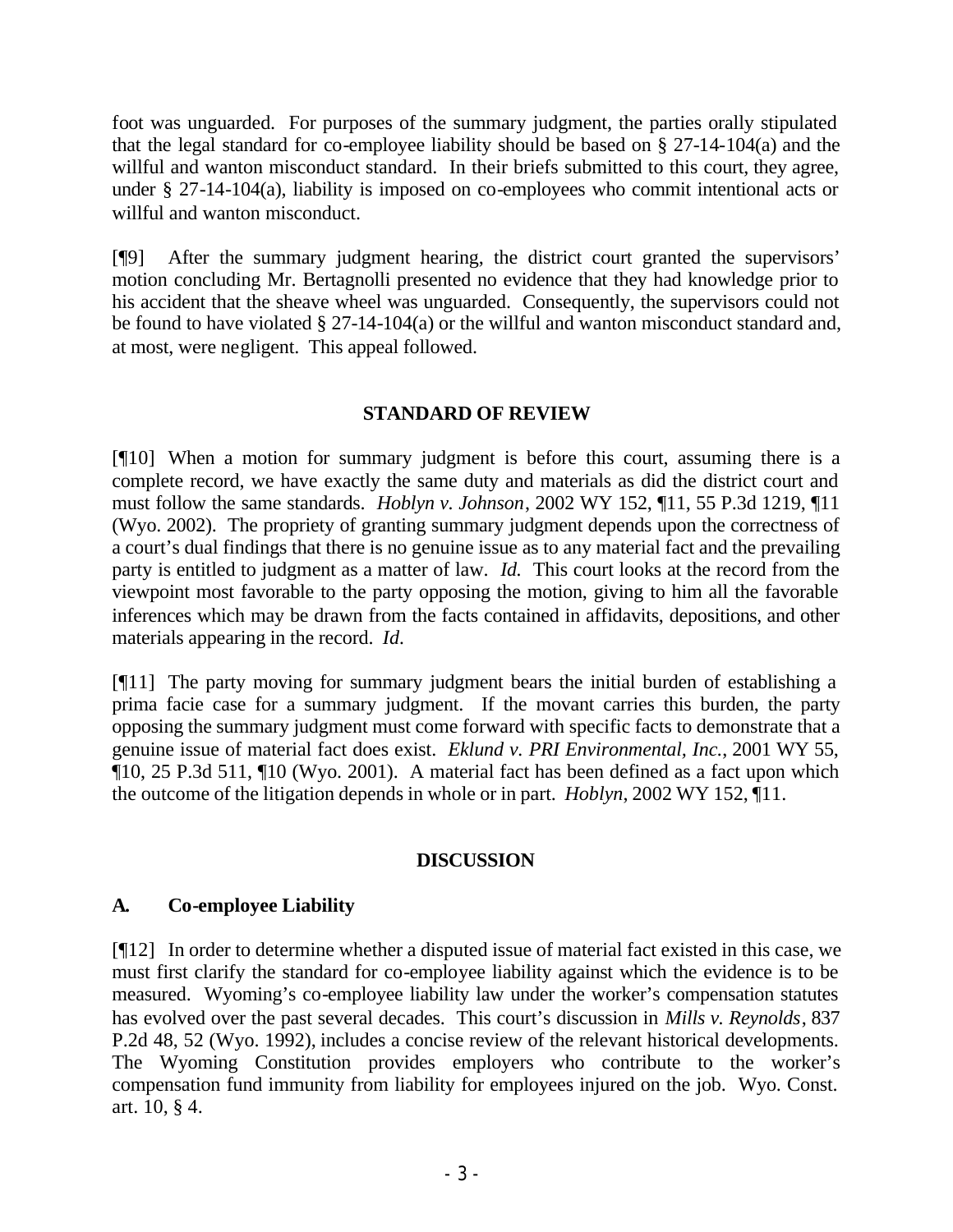[¶13] However, in 1974, this court recognized and adopted the common law doctrine that co-employees could be liable when their own negligence caused injury to other employees. *Markle v. Williamson*, 518 P.2d 621, 624 (Wyo. 1974). In 1975, the legislature provided coemployees immunity when they were "acting within the scope of their employment unless the employees [were] grossly negligent." 1975 Wyo. Sess. Laws ch. 149,  $\S 1$  ( $\S 27-312(a)$ ). Shortly thereafter, the legislature substituted the words "culpably negligent" for "grossly negligent." 1977 Wyo. Sess. Laws ch. 142, § 1 (§ 27-312(a) (renumbered § 27-12-103(a)). In interpreting these provisions, this court determined the legislature's qualified grant of coemployee immunity, excepting circumstances of culpable negligence, was constitutional and did not violate Article 10, Section 4 of the Wyoming Constitution because the amount of damages recoverable was not limited. Instead, the statute limited only the causes of action available for recovery. *Meyer v. Kendig*, 641 P.2d 1235 (Wyo. 1982).

[ $[14]$  In 1986, the legislature repealed § 27-12-103(a) and recreated it as § 27-14-104(a) to provide for total immunity of co-employees. 1986 Wyo. Sp. Sess. Laws ch. 3, § 3.<sup>1</sup> In *Mills*, we held § 27-14-104(a) unconstitutional as it violated the equal protection clause of Article 3, Section 27 of the Wyoming Constitution by treating similarly situated people differently and violated Article 1, Section 8 of the Wyoming Constitution by denying access to courts when it granted co-employees complete immunity from suits, including immunity for intentional acts and for willful and wanton misconduct. *Mills*, 837 P.2d at 49, 54.In reaching this conclusion, we stated:

> [W]e do not perceive that complete immunity for co-employees who were acting within the scope of their employment was the least onerous means by which the objective of the Act could be achieved. Section 27-14-104(a) precluded employees from bringing suit against co-employees who committed intentional torts while they were acting within the scope of their employment. In essence, that provision permits an employee to intentionally harm a co-employee without being concerned about civil liability. While such immunity may slightly decrease the number of lawsuits filed by employees and increase the number of employees who will be guaranteed compensation,

 <sup>1</sup> Section 27-14-104(a) (emphasis added) as recreated in 1986 read as follows:

<sup>(</sup>a) The rights and remedies provided in this act for an employee and his dependents for in juries incurred in extrahazardous employments are in lieu of all other rights and remedies against any employer making contributions required by this act, *or his employees acting within the scope of their employment,* but do not supersede any rights and remedies available to an employee and his dependents against any other person.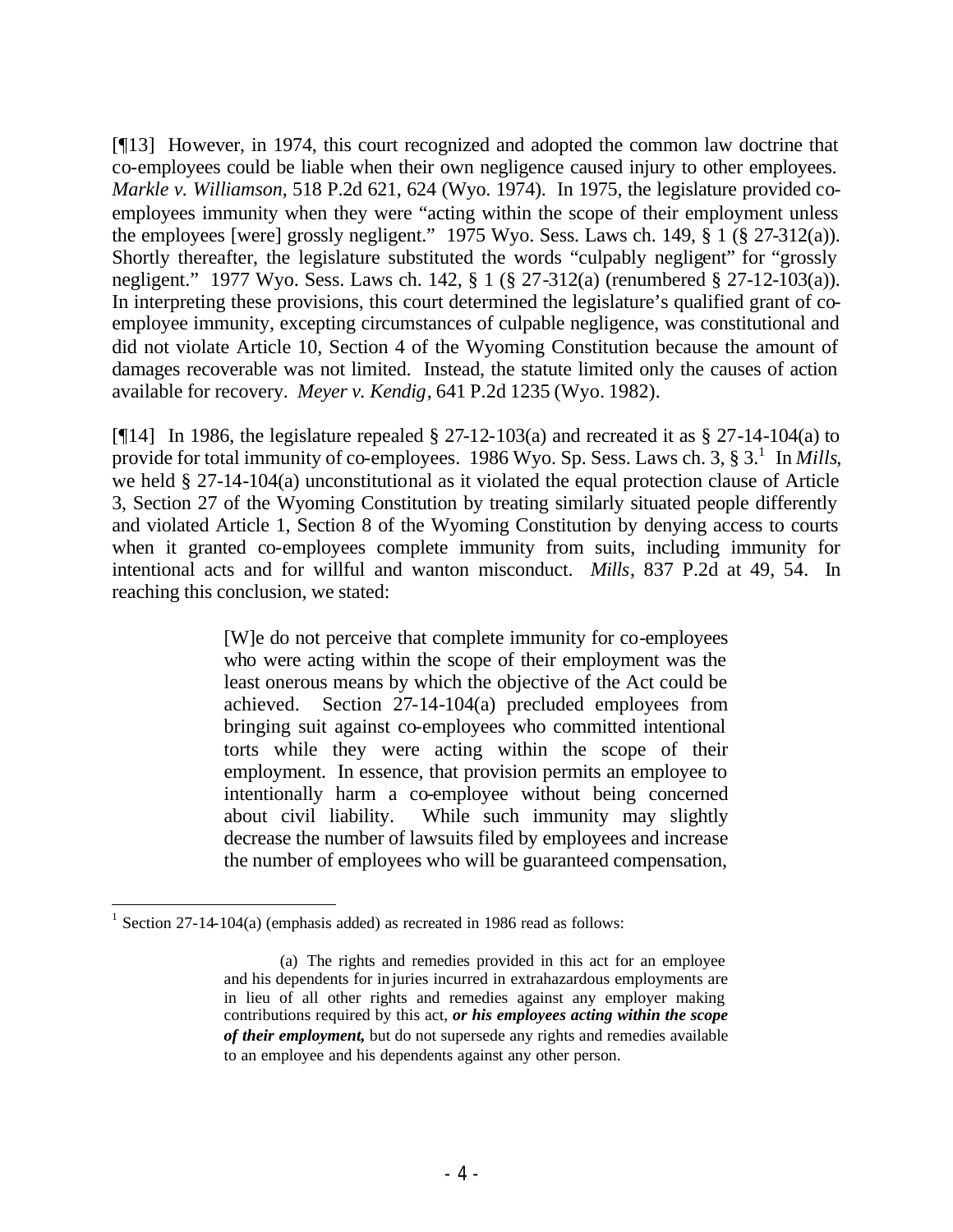it severely burdens the State's undeniable interest in prohibiting an individual from committing an intentional tort without the possibility of liability. Harmony in the work place may actually be enhanced if an employee knows that the worker next to him will be legally accountable for some of his actions, and, even though the parties have not presented facts concerning insurance costs and the financial status of the worker's compensation fund, we would be hard pressed to hold that those objectives could be attained only under a scheme which provided complete immunity to employees.

In summary, the legislature's grant of complete immunity to co-employees, which includes immunity for intentional acts and for willful and wanton misconduct, infringed upon the fundamental right to access to the courts. Such an infringement triggers application of the strict scrutiny test. Under that test, we are unable to identify a compelling state interest which would permit complete immunity for coemployees.

*Id.* at 55 (citations & footnote omitted).

[¶15] In response to the *Mills* decision, the legislature amended the co-employee liability statute in 1993. This version of the statute was in effect on the date of Mr. Bertagnolli's accident and remains so today:

> (a) The rights and remedies provided in this act for an employee including any joint employee, and his dependents for injuries incurred in extrahazardous employments are in lieu of all other rights and remedies against any employer and any joint employer making contributions required by this act, or their employees acting within the scope of their employment *unless the employees intentionally act to cause physical harm or injury to the injured employee*, but do not supersede any rights and remedies available to an employee and his dependents against any other person.

Section 27-14-104(a) (emphasis added); *see also* 1993 Wyo. Sess. Laws ch. 47, § 1. Since its passage, we have referenced this version of the statute as it relates to the interpretation of the phrase "intentionally act to cause physical harm or injury" on only one occasion, in *Harbel v. Wintermute*, 883 P.2d 359 (Wyo. 1994), and stated:

> The exclusive remedy provisions of the Worker's Compensation Act do not provide immunity to a co-employee who commits intentional acts or willful and wanton misconduct. *Mills v. Reynolds*, 837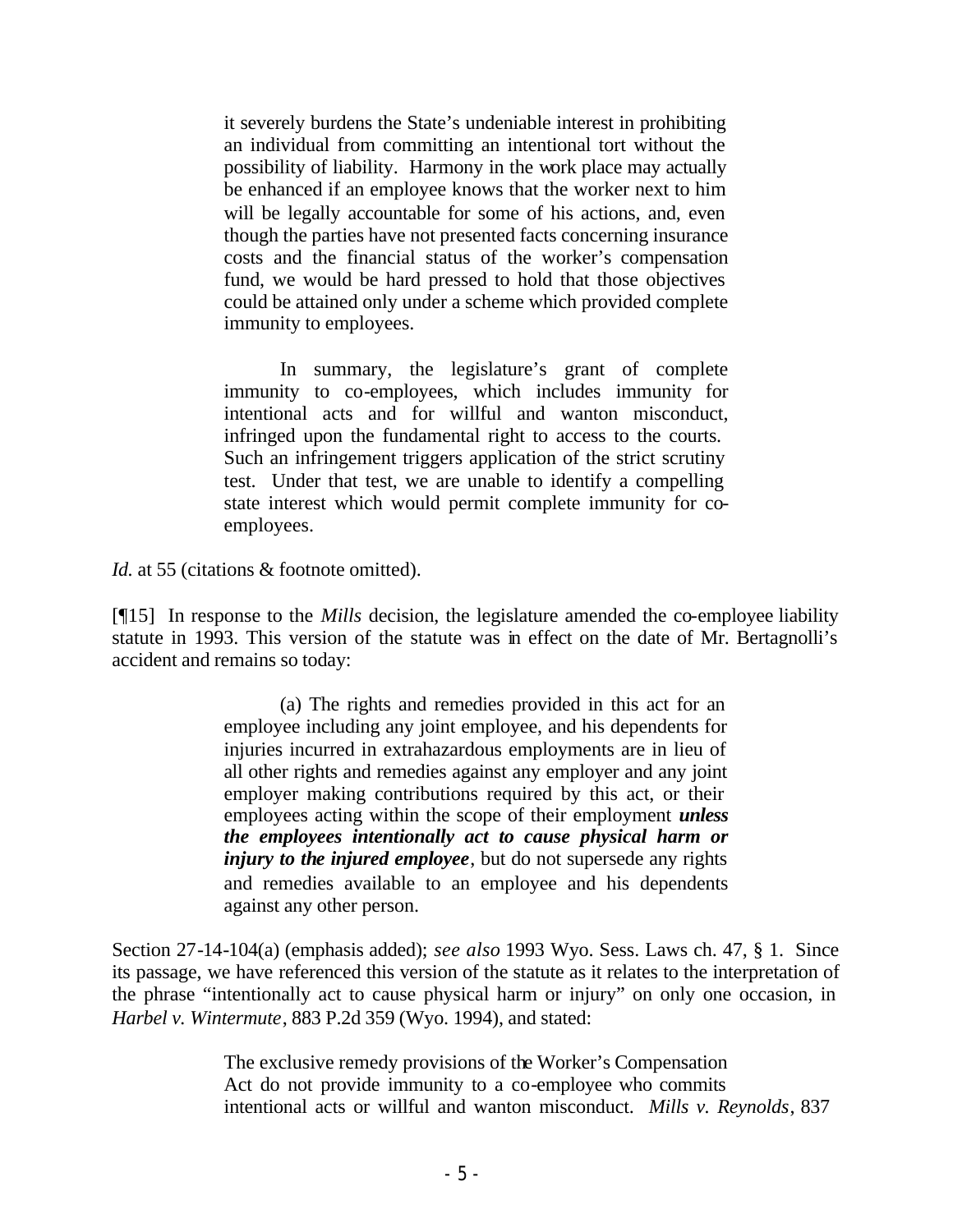P.2d 48, 55 (Wyo. 1992). *See Wyo. Stat. § 27-14-104(a) (permitting co-employee tort action when "employees intentionally act to cause physical harm or injury to the injured employee ....*"). Therefore, under the Worker's Compensation Act, [the employee] was permitted to sue [the coemployees] to recover damages for personal injury suffered in a work-related accident that allegedly resulted from the culpable negligence of his co-employees. *Copp v. Redmond*, 858 P.2d 1125, 1126-27 (Wyo. 1993) (holding that for claims accruing between July 1, 1987 and February 18, 1993, proof of culpable negligence was required for co-employee tort action). *See* Wyo. Stat. § 27-12-103(a) (1983) (repealed 1986) (establishing culpable negligence as standard of negligence for co-employee litigation under Worker's Compensation Act).

883 P.2d at 363 (emphasis added).<sup>2</sup> This discussion implies that the amended standard of "intentionally act to cause physical harm or injury" equates to willful and wanton misconduct. We continue to believe the concept of willful and wanton misconduct has essentially the same legal effect as the statutory language "intentionally act to cause physical harm or injury." Well before the 1993 amendment to  $\S$  27-14-104(a), this court expressly defined willful and wanton misconduct in terms of intentional actions:

> Willful and wanton misconduct is the *intentional* doing of an act, or an *intentional* failure to do an act, in reckless disregard of the consequences and under circumstances and conditions that a reasonable person would know, or have reason to know that such conduct would, in a high degree of probability, result in harm to another.

*Weaver v. Mitchell*, 715 P.2d 1361, 1370 (Wyo. 1986) (emphasis added); *see also Mayflower Restaurant Company v. Griego*, 741 P.2d 1106, 1115 (Wyo. 1987). In addition, one of the bases of the *Mills* decision was the conclusion that allowing immunity for intentional acts and willful and wanton behavior violated the constitution, and the legislature's response to that decision was the adoption of the statute granting immunity except for intentional acts. *Mills*, 837 P.2d at 55. Our conclusion that the statutory grant of immunity covers all but intentional acts and willful and wanton misconduct is consistent with the parameters of statutory construction:

> "All statutes are presumed to be enacted by the legislature with full knowledge of the existing state of law with reference thereto and statutes are therefore to be construed in harmony with the

 $2<sup>2</sup>$  This case went on to hold the claim was precluded because the employee failed to comply with the Wyoming Governmental Claims Act, a separate statutory provision having no application to Mr. Bertagnolli's claim.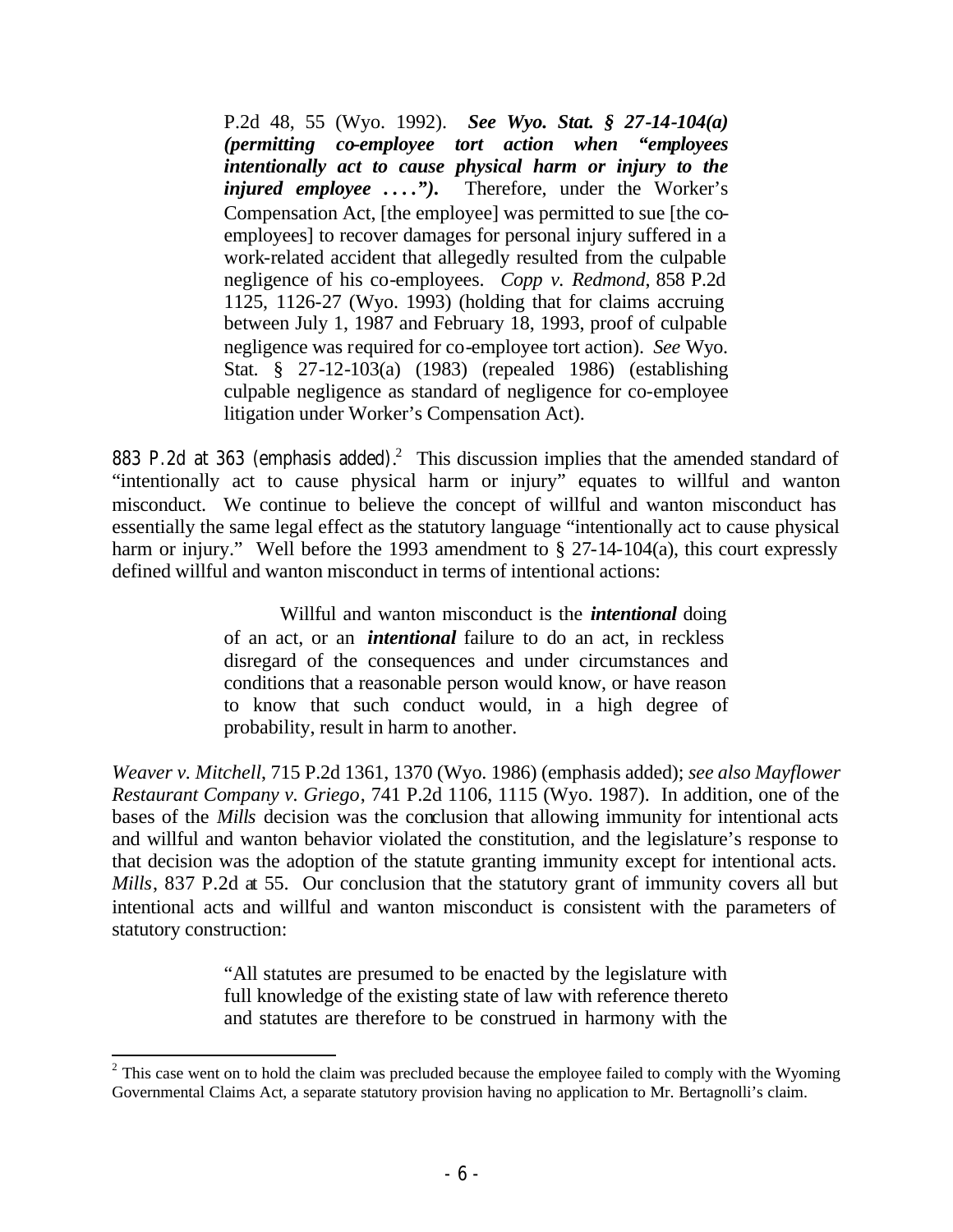existing law, and as a part of an overall and uniform system of jurisprudence, and their meaning and effect is to be determined in connection, not only with the common law and the constitution, but also with reference to the decisions of the courts."

*Fosler v. Collins*, 13 P.3d 686, 689 (Wyo. 2000) (quoting *Voss v. Ralston*, 550 P.2d 481, 486 (Wyo. 1976)); *see also Andersen*, 2002 WY 105, ¶22.

[¶16] Mr. Bertagnolli argues the key factors in finding co-employee liability under § 27-14- 104(a) are a co-employee with (1) knowledge of the hazard or serious nature of the risk involved, (2) responsibility for the injured employee's safety and work conditions, and (3) willful disregard of the need to act despite the awareness of the high probability that serious injury or death may result. Our jurisprudence in this area is consistent with these factors. In *Calkins v. Boydston*, 796 P.2d 452 (Wyo. 1990), we held the injured employee must demonstrate his co-employees had actual knowledge of the dangerous condition which caused his injury. Mr. Calkins worked for an oil well service company and was injured when his leg got caught in the unguarded drive shaft of a pump truck. He sued the company secretary-treasurer, Marinell Boydston, and her son Gerald Boydston, the president of the company. The evidence demonstrated Mr. Calkins had used the pump truck in the past and had informed the Boydstons that the pump needed to be replaced. However, he provided no evidence the Boydstons knew the drive shaft was unguarded or the pump was dangerous; therefore, summary judgment was proper.

[¶17] In *Smith v. Throckmartin*, 893 P.2d 712 (Wyo. 1995), this court emphasized that the co-employee's actions must be willful and not merely inadvertent in nature. In that case, Mr. Throckmartin was Mr. Smith's supervisor, and, on the day of the accident, they were working together loading sand into a truck. Mr. Throckmartin operated a backhoe while Mr. Smith tamped and broke up clumps of sand in the truck bed with a metal bar. By Mr. Smith's own admission, Mr. Throckmartin hit the metal bar with the backhoe bucket by mistake causing Mr. Smith to fall from the truck bed and incur serious head and spinal injuries. This court again required the plaintiff to provide evidence the co-employee acted with a state of mind approaching intent to do harm or committed an act of an unreasonable character in disregard of known or obvious risks so great as to make it highly probable that harm would follow. 893 P.2d at 714. Inferences from evidence of violations of safety regulations were found insufficient to raise genuine issues of material fact regarding the coemployee's knowledge of the nature of the risks, particularly when uncontroverted evidence that the co-employee lacked such knowledge was presented. *See also McKennan v. Newman*, 902 P.2d 1285, 1287-88 (Wyo. 1995); *Poulos v. HPC, Inc.*, 765 P.2d 364, 366 (Wyo. 1988).

[¶18] In *Case v. Goss*, 776 P.2d 188 (Wyo. 1989)*,* we reversed summary judgment in favor of certain co-employees, and the underlying facts are similar to those alleged by Mr. Bertagnolli. The plaintiff provided evidence that responsible supervisors were apprised of the dangerous condition, failed to take reasonable steps to remedy the dangerous condition,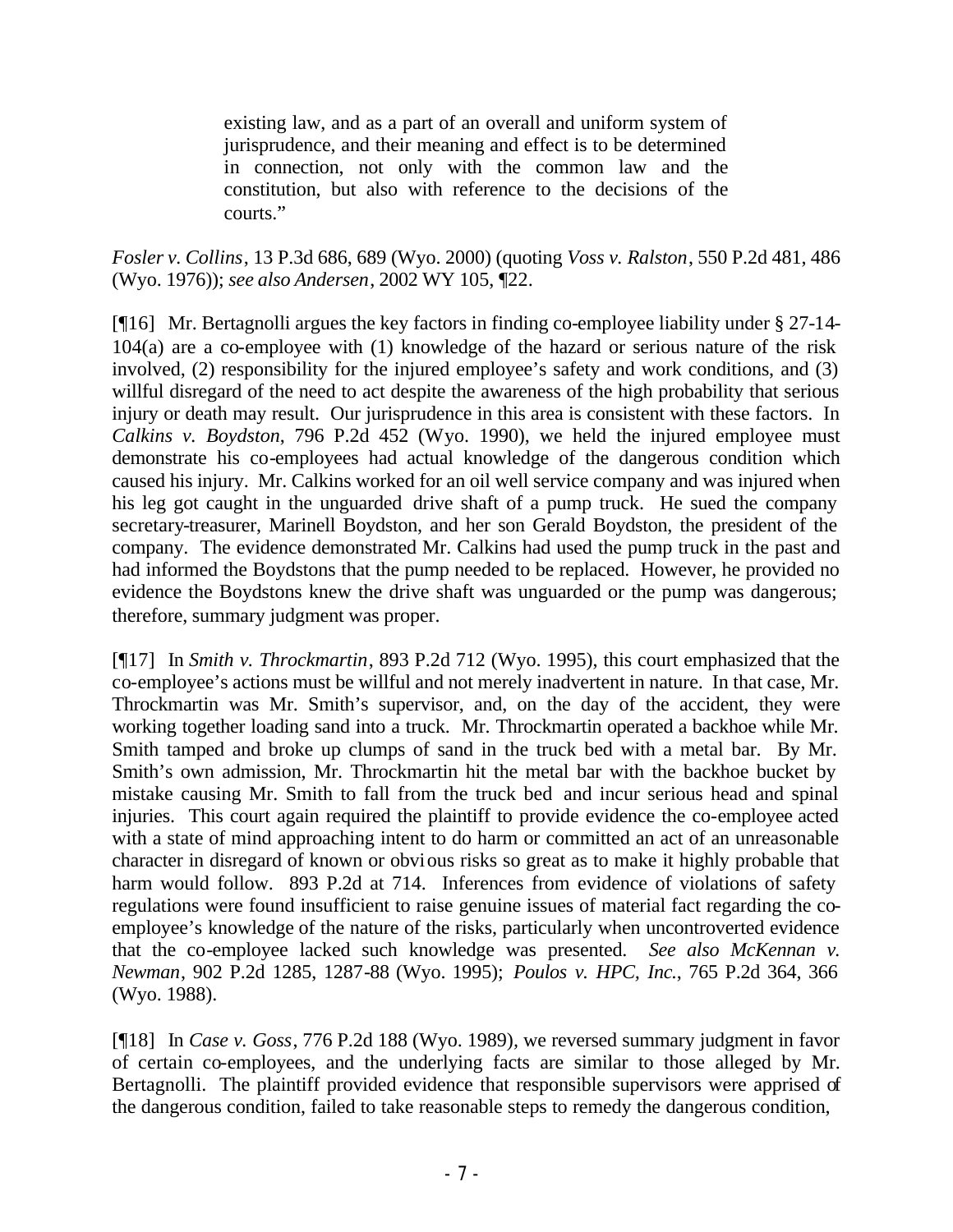and overtly threatened to fire the reporting employee who was ultimately injured. While working at a coal mine, Mr. Case slipped on a hidden grease spot and fell onto the metal surface of the boom point sheave area of a dragline. We found evidence was provided that four co-employees had varying degrees of direct supervisory responsibility for Mr. Case's safety and working conditions, had been made aware of the dangerous condition, had refused to clean or allow Mr. Case to clean or lock out the area to lessen the danger posed, and had threatened to terminate his employment if he did not do the work as instructed.

[¶19] In each of these cases, we consistently held the requirements of the statute and the standards of willful and wanton misconduct were met when the evidence demonstrated the co-employee had knowledge of the dangerous condition and demonstrated a disregard of the risks through intentional acts. With this standard in mind, we now must review the evidence submitted by Mr. Bertagnolli to determine whether it was sufficient to create a genuine issue of material fact with regard to the supervisors' knowledge of the dangerous condition and whether they acted intentionally in disregard of known risks.

# **B. Summary Judgment**

[¶20] Upon review of the order granting summary judgment and the supporting opinion letter, it is evident the district court believed the only issue before it was the narrow question of whether the supervisors knew of the unguarded sheave wheel and the danger it presented. In truth, the issues presented by Mr. Bertagnolli in his complaint were much broader than simply the danger posed by the unguarded sheave wheel and, instead, included the wellknown dangers associated with the larger apparatus, the shuttle belt, especially when employees were required to work in close proximity to the machine while it was energized and operational.

[¶21] The broad nature of Mr. Bertagnolli's negligence claim is also clear from the affidavits, deposition excerpts, and exhibits submitted in response to the supervisors' summary judgment motion which demonstrate a much more pervasive safety risk than just the unguarded sheave wheel. Mr. Bertagnolli testified in his affidavit that, on the day he was injured, he specifically asked Mr. Westbrook to lock out the shuttle belt. Mr. Westbrook reportedly asked Mr. Louderback whether the machine should be locked out while Mr. Bertagnolli worked in the west end shoveling debris. Mr. Louderback allegedly told Mr. Bertagnolli he would not allow the shuttle belt to be locked out, and Mr. Bertagnolli responded he would not work in the shuttle belt area unless the equipment was locked out because moving belts are extremely dangerous and he did not want to be exposed to this kind of danger. Mr. Louderback purportedly threatened to fire Mr. Bertagnolli. Mr. Bertagnolli testified he requested the union steward be called because he believed the steward could determine whether his safety concerns were justified and require the shuttle belt be locked out. However, Mr. Bertagnolli also alleged he thought, while waiting for the steward's arrival, he was required to perform the assigned task or risk losing his job. Mr. Bertagnolli's affidavit also states he attended safety meetings where the supervisors were present and the lockout policy was discussed. He learned at those meetings the mine policy provided the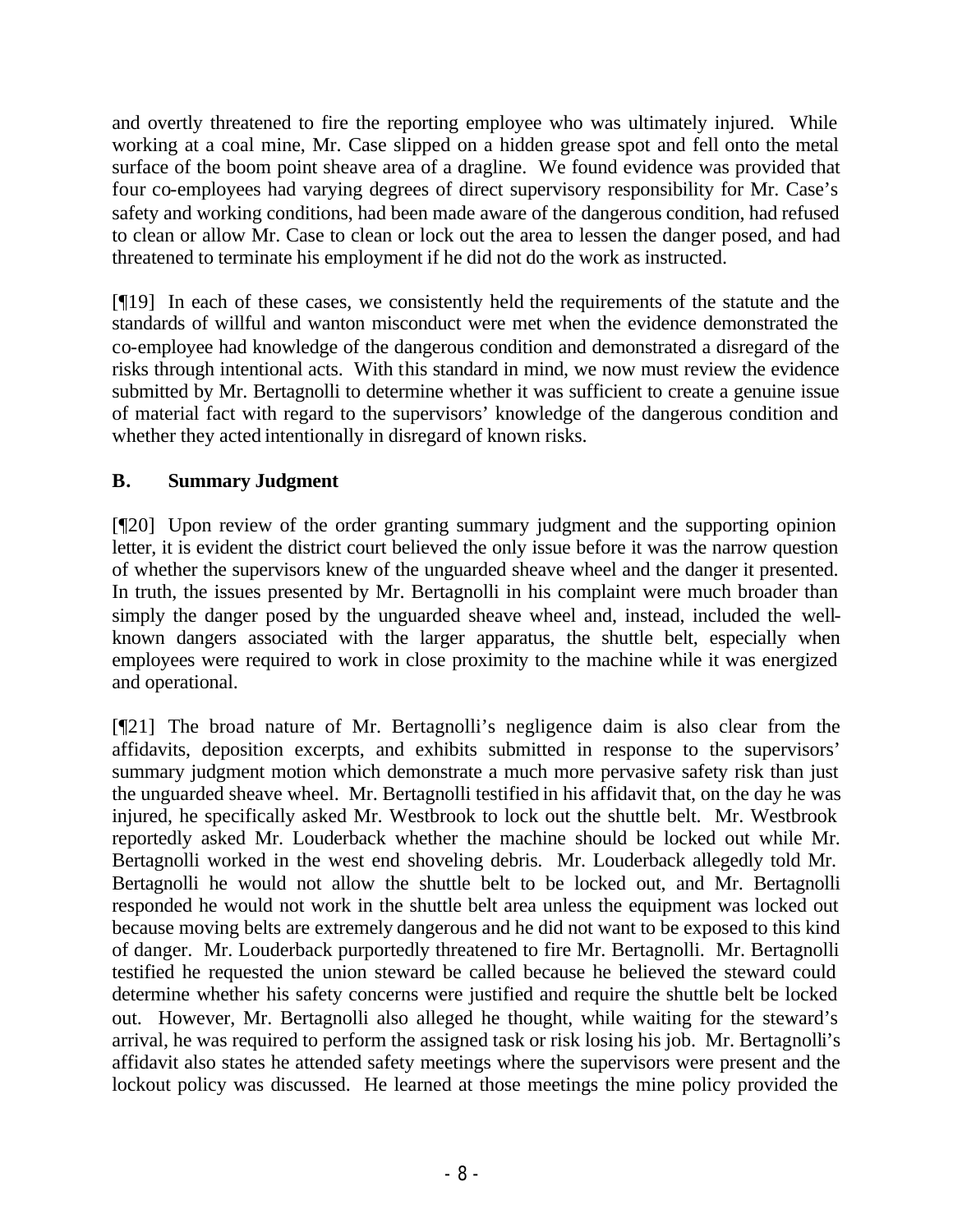equipment had to be locked out whenever anyone was required to work around a moving belt or other moving piece of equipment.

[¶22] Dean Wehr, a mine employee until 1996 and supervisor of mine maintenance from 1989 to 1994, explained in his affidavit that the shuttle belt operator controls movement of the shuttle belt from a level below where the machine is located and, while operating the machine, cannot see the shuttle belt area where Mr. Bertagnolli was working. His affidavit also stated:

> 18. . . . [T]he policy, practice and custom at this mine, including on November 13, 1996, [understood by every worker and supervisor] was that no worker was allowed to perform maintenance on .. . any parts of the Shuttle Belt unless it was locked out [because t]o do otherwise would have been a violation of the safety rules at the mine, a gross violation of long-standing custom and practice, and could expose workers to a high degree of probability of being severely injured or killed.

> > . . . .

20. The only time workers were allowed into the area of the Shuttle Belt was when it was locked out. . . . With the equipment not in operation, the extreme risk of severe injury or death .. . was reduced and workers were allowed to perform maintenance and cleaning in the area.

. . . .

22. The shift supervisor and section foreman, among others, have the direct responsibility of enforcing the policies, practices and customs of the mine regarding miner safety. They have the direct responsibility ... to make certain that none of their workers are working in the west end, or unprotected end, of the loadout area of the mine, or around the Shuttle Belt, unless the Shuttle Belt has been locked out.... This responsibility existed through my years at the General Chemical mine.

 [¶23] Mr. Dolce, a co-worker and crew mate on the night of the accident, signed an affidavit swearing he saw Mr. Bertagnolli shoveling in the west end of the shuttle belt area, he yelled to him he was in an unsafe area that needed to be locked out, and Mr. Bertagnolli responded that Mr. Louderback had ordered him to do the work and he had requested a union steward. Mr. Dolce told Mr. Bertagnolli that he would have refused to do the work. Mr. Dolce's affidavit also states he attended meetings where the supervisors were present when